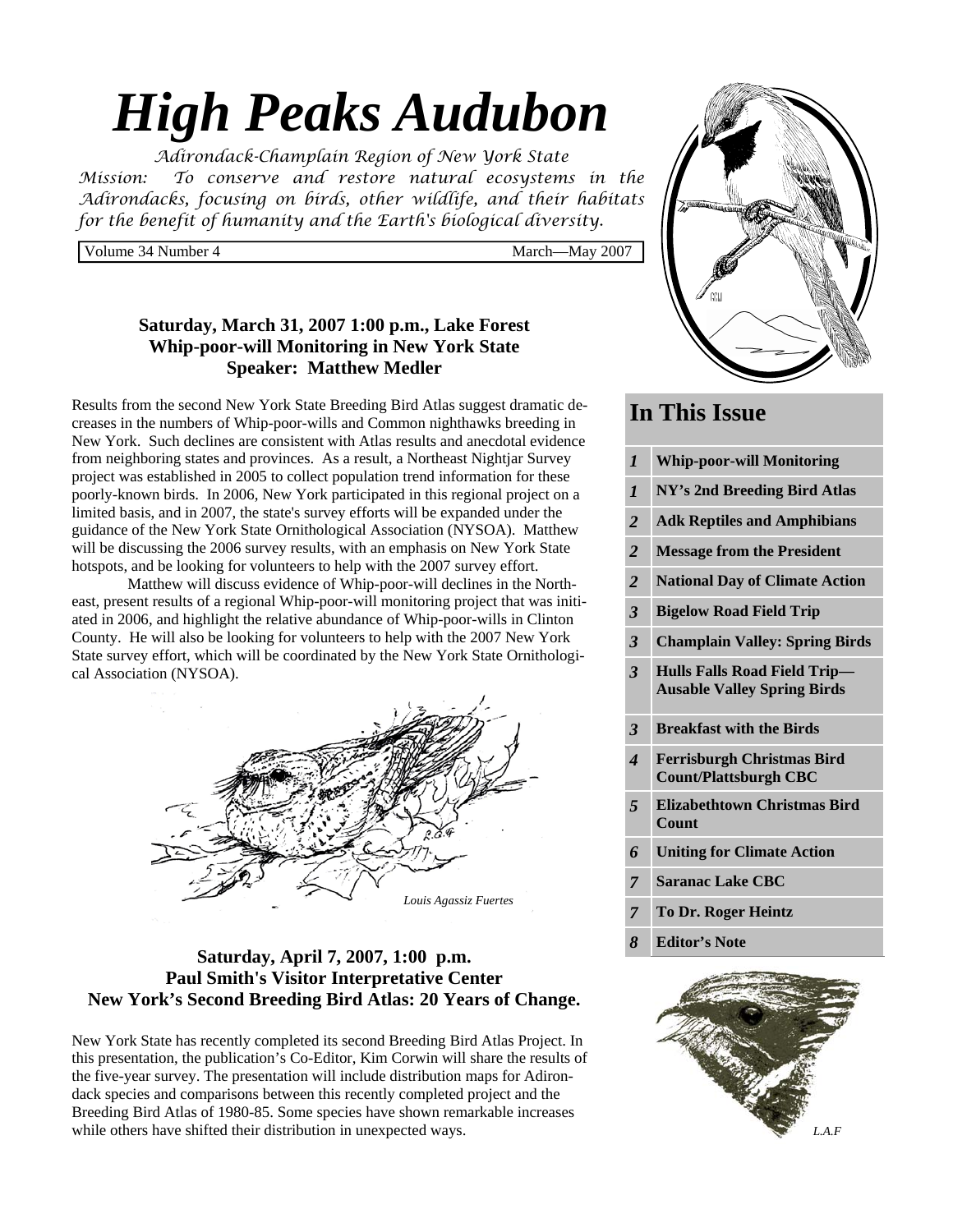# **HPAS**

**High Peaks Audubon Society, Inc.** 

**Board of Directors** 

**Patricia H. Thaxton President Keene 518-576-4232** 

**Charlotte Demers Vice-President Newcomb (518) 582-2157** 

> **John Brown Treasurer (518) 891-0935**

**Charlotte Demers Recording & Corresponding Secretary Newcomb (518) 582-2157** 

> **Joan Clark Keeseville**

**Margot Ernst NYC & North Hudson** 

**Larry Master, PhD Lake Placid** 

> **Matt Medler Albany**

**Janet Mihuc, PhD Saranac** 

> **Mary O'Dell Saranac Lake**

**Ellen Rathbone Newcomb** 

**Michele Snyder Morrisonville** 

**John Thaxton Keene** 

**High Peaks Audubon Society, Inc. A chapter of National Audubon Society serving the Adirondack/Champlain region of northern New York, including Clinton, Essex, Franklin and Hamilton counties.** 

*Correspondence and Membership Information* **High Peaks Audubon Society PO Box 241 Vermontville, New York 12989** 

> **John Thaxton, Newsletter Editor PO Box 488 Keene Valley, NY 12943-0488**

**HPAS Web Site: www.highpeaksaudubon.org Charlotte Demers, Web Master** 

*High Peaks Audubon Newsletter* **is published by High Peaks Audubon Society, Inc.** 

**Vol. 34** No. 4

2

#### **Saturday, May 26th, 2007, 1:00 p.m. The Wild Center in Tupper Lake Reptile and Amphibians of the Adirondack Park: Behavior, Ecology Identification**.

Naturalist Kenneth Barnett will present information on the behavior, ecology, and identification of reptiles and amphibians in the Adirondack Park. The program will help the public and other interested individuals understand this unique group of animals, and also prepare volunteers for the new All Taxa Biodiversity Inventory (ATBI) of the Adirondack Park. Kenny will cover topics that include: handling techniques, habitat preferences, toxins, species identification and myths. This hands-on workshop will take a close-up look at some of our least known native reptiles and amphibians.



### **Saturday, April 14, 2007, 11:00 a.m. to 4:00 p.m. Paul Smith's College Uniting for Climate Action at PSC**

Paul Smith's College is holding an early Earth Day/Energy Fair Festival on campus. Community organizers and local businesses will be invited along with various other stakeholders (politicos, NGO's, not-for-profits, farmers, gardeners, natural builders, artists, musicians, etc.). Teach in presentations, music, recreational activities, letter writing activities, organized meetings and other events are planned.

Location: Paul Smith's College is located at the intersection of Routes 30 & 86. **Bring:** Lunch

#### **Registration:** No need to pre-register

 Uniting for Climate Action at PSC is one of some 683 (as of late February) events planned in 48 states across the country. All of these events, the initiative of Step It Up 2007, are intended to send the same message: "Tell Congress: Cut Carbon by 80% by 2050," and April 14th has been designated a National Day of Cli- (continued on page 6)

#### **A Message From The President**

A few months ago on this page I praised the tireless volunteering of many of our members. Our work would not happen without them. It is with great sadness that I learned of the passing of one of our most steadfast members and supporters, Dr. Roger Heintz.

 I was a relative newcomer to HPAS when I was in charge of field trips for the NYSOA (then "The Federation") annual meeting in Lake Placid. Judy and Roger didn't hesitate when I asked them to lead a group to one of the field trip locations, and they had plenty of helpful hints for me. They had obviously done this before. The ease and calm with which they accomplished these tasks was quite a comfort to me.

 Roger will be sorely missed by HPAS, and I'm sure its members join me in offering Judy our deepest sympathy

— **Pat Thaxton**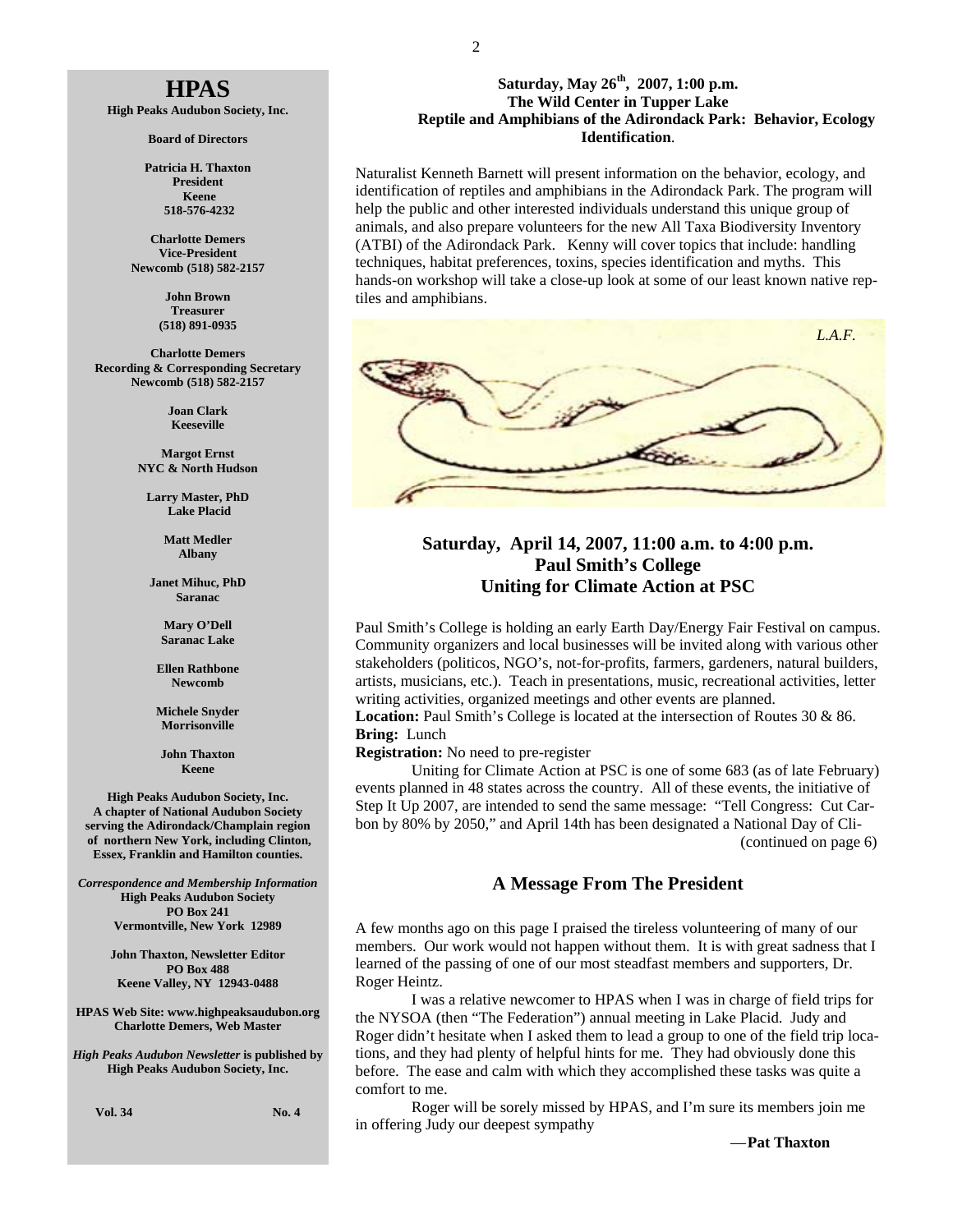# **Sunday, March 11th, 2007, 9:00 a.m. to 1:00 p.m. Bigelow Road/Bloomingdale Bog**

Look for breeding white-winged crossbills in prime habitat during this bumper crop cone year, as well as gray jays and blackbacked woodpeckers, with long-time Lake Placid resident and Saranac Lake CBC compiler Larry Master. With a little luck you'll hear crossbills singing up and down Bigelow Road.

Call for meeting place and directions: 518.523.2214

# **Saturday, April 28, 2007 The Champlain Valley: Spring Birds Time: 9:00 a.m.**

**Description:** Join Pat and John Thaxton for a spring birding trip in the Champlain Valley. Highlights will probably include Yellow-rumped and Nashville warbler, Blue-headed vireo, Hermit thrush, Yellow-bellied sapsucker and Sharp-shinned or Cooper's hawks. We will likely see Common and Hooded mergansers and other ducks, cormorants and gulls. After checking out the birds at the Westport Boat Launch, the group will visit a variety of habitats—shoreline, woods and fields—including Noblewood Park in Essex.

**Bring:** Appropriate apparel and footwear for the weather and ground conditions, binoculars, spotting scope,water and snacks. **Meet:** Westport Boat Launch

**Registration:** Contact Pat & John Thaxton, 518.576.4232, or email JPThax5317@aol.com



 *John Thaxton* 

## **Saturday, May 12, 2007 Hulls Falls Road 7:30 a.m.**

Meet at the Marcy Field end of Hulls Falls Road and look for birds with High Peaks Audubon Society member Ruth Kuhfahl (518) 576-4699. On last year's May walk in this diverse habitat we found nesting Pine warblers, Solitary sandpiper and Indigo bunting. No need to sign up ahead. Jointly sponsored by the Hurricane Chapter of the Adirondack Mountain Club and High Peaks Audubon Society.

# **Saturday, May 19, 2007 Breakfast With The Birds Time: 8:00 a.m.**

**Description:** Join Pat and John Thaxton on the deck of their house in Keene for coffee, cake, fruit, juice and birds. First, we will listen for the birds and practice identifying them by ear. Then, we will hopefully see them and verify our identifications because in early May the leaves in our 16-acre yard are small and few and far between, and our deck looks directly into the canopy. Nesting warblers include Black-throated blue, Black-throated green, Blackburnian, Yellow-rumped, Ovenbird, Magnolia, Nashville and Black and white; other nesters include Red-eyed and Blue-headed vireo, Yellow-bellied sapsucker, Downy, Hairy and Pileated woodpecker, American Robin, Ruffed Grouse, Common Raven, etc. If things grow quiet on the deck, a short walk down our road usually includes stops for Chestnut-sided warbler, Chipping Sparrow, Eastern Bluebird and Red-shouldered and Broad-winged hawk. Maybe we'll be lucky this year...

**Bring:** Binoculars, walking shoes.

**Directions:** From the intersection of Route 73 & 9N South (between Keene & Keene Valley), turn east towards Elizabethtown; go approximately 2 miles uphill to where road levels and look for Baxter Mountain Lane (just beyond little yellow house) on right; go past Round Top Lane on left, pass a house on left as road levels, look for driveway on right, #84, and take it to the end.

**Registration:** Contact Pat & John Thaxton, 518.576.4232, or email JPThax5317@aol.com.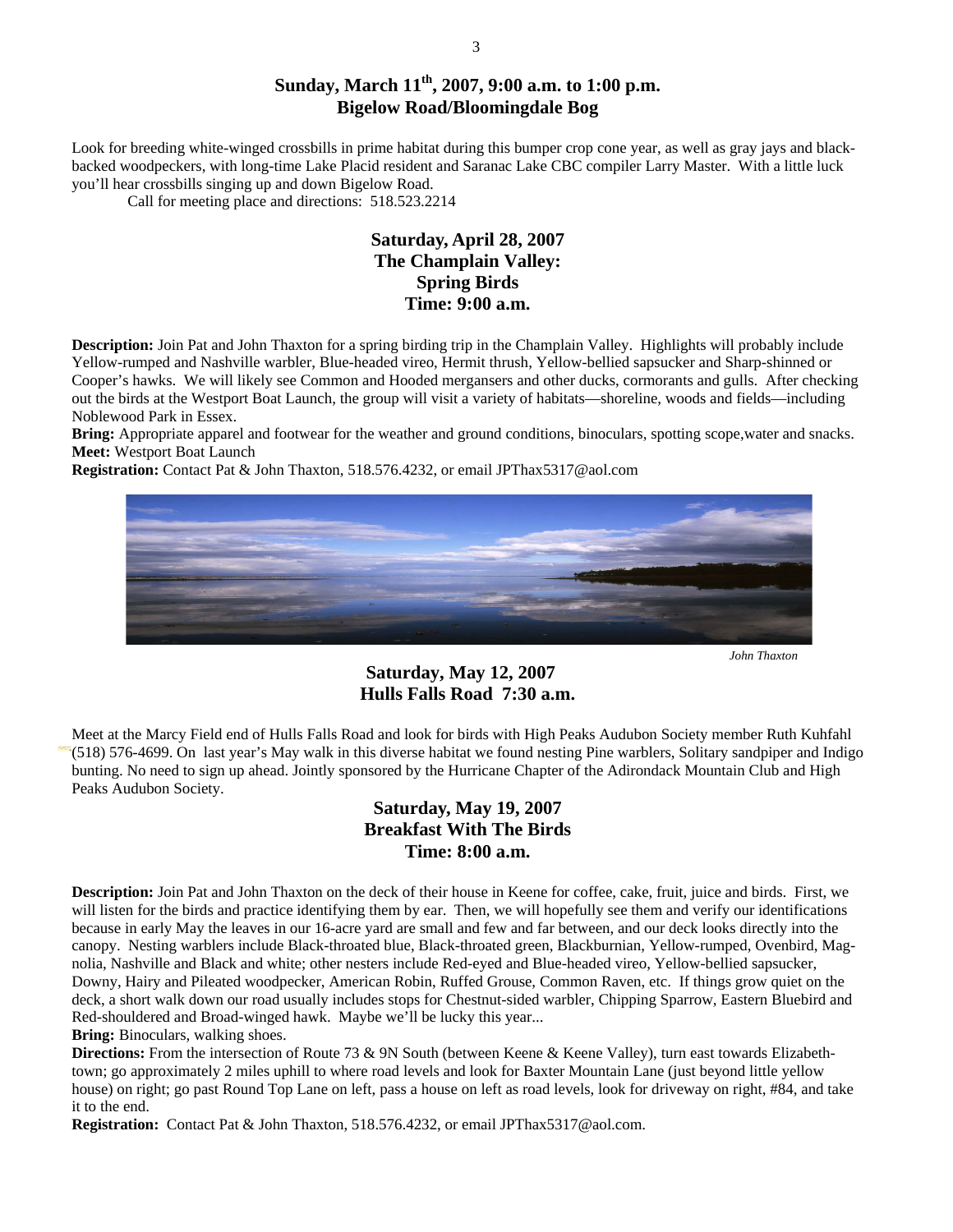# **Ferrisburgh Christmas Bird Count 2006**

A bright sunny day and temperatures near  $50^0$  F led to very pleasant birding for the  $47^{\text{th}}$  annual Ferrisburgh Christmas Bird Count on Saturday December 16, 2006. Abundant ice-free water, but paltry wild food supplies led to a mixed bag in terms of totals for the count. Forty-one individuals broke into 13 teams and covered 630.5 miles over 151.5 hours. Their efforts were aided by four feeder counts. The number of birds counted – 13,063 – was below our ten year average, but the number of species observed – 79 – was slightly above. An additional two species missed on count day, brown-headed cowbird and coot, were recorded during the count period.

Sixteen species of ducks and geese made an appearance. Probably the biggest highlight was a greater white-fronted goose on Button Bay. This was the first time the species had been recorded since 1998 and only the fourth individual in the history of the count. There were more white-winged scoters (36) than ever before with a black scoter mixed in as well. Other unusual ducks recorded included a wood duck, two gadwall, ten greater scaup and six ring-necked ducks. Some of the more common ducks were less abundant than normal. We had the fewest mallards (93) since 1993, and the fewest black ducks (21) since 1967! Also appearing on the lake were our first Bonaparte's gulls in five years.

Raptor numbers were about average. Seven species of hawks included highlights of a goshawk from the New York area and a wealth of 27 northern harriers – the most since 1994. Two peregrines constituted our only falcons. The small field species – American kestrel, was missed for the first time since 1966.

A clear windless night led to good owl numbers. Our 19 great horned owls were the most in the history of the count, while 10 eastern screech-owls tied a record set in 2005. Most excitingly, a snowy owl was spotted in Panton, the first appearance of this charismatic species since 1998.

Field birds were hard to come by. Our 45 horned larks was the lowest count since 1978, and only with great persistence and dedication did field teams turn up a single snow bunting and a single common redpoll. Even wild turkeys seemed less numerous, with only 31 representing a dramatic decrease from last years 252, though some known flocks did not appear for the day.

In the songbirds, we lacked any truly remarkable species. Eleven Carolina wrens meant two years in the double digits for this species. Five sparrow species included the usual suspects (American tree, song, dark-eyed junco, and the fairly regular white throated) and also two white-crowned sparrows, a species seen on only about half the counts over the last ten years. Winter finch diversity was unremarkable. There were no crossbills or grosbeaks, and only two pine siskins. The 32 purple finches reported by four groups represented the most since 2000.

Thank you to all field participants and feeder watchers for another successful count. We look forward to seeing you again on Saturday December  $15$ , 2007 for the  $48<sup>th</sup>$  annual count.

 **— Mike Winslow** 

#### **Summary**

Common loon 21, Red-throated loon 4, Red-necked grebe 6, Horned grebe 54, Great-blue heron 5, Canada goose 1023, Snow goose 1790, G. white-fronted goose 1, Mallard 93, A. black duck 21, Wood duck 1, Gadwall 2, Common goldeneye 780, Bufflehead 53, White-winged scoter 36, Black scoter 1, Ring-necked duck 6, Greater scaup 10, Hooded merganser 15, Common merganser 95, Red-breasted merg. 12, Northern goshawk 1, Sharp-shinned hawk 4, Cooper's hawk 5, Red-tailed hawk 48, Roughlegged hawk 18, Bald eagle 14, Northern harrier 27, Peregrine falcon 2, Ruffed grouse 18, Ring-necked pheasant 2, Wild turkey 31, American coot CP, G. black-backed gull 41, Herring gull 24, Ring-billedgull 187, Bonaparte's gull 30, Gull sp. 50, Rock pigeon 717, Mourning dove 579, E. screech-owl 10, Great horned owl 19, Barred owl 2, Short-eared owl 1, Snowy owl 1, Belted kingfisher 2, Northern flicker 3, Pileated woodpecker 24, Hairy woodpecker 32, Downy woodpecker 84, Red-bellied woodpecker 1, Northern shrike 3, Blue jay 289, Common raven 27, American crow 657, Horned lark 45, Black-cap. chickadee 923, Tufted titmouse 108, White-br.nuthatch 155, Red-br. nuthatch 23, Brown creeper 15, Carolina wren 11, American robin 153, Eastern bluebird 24, Golden-crowned kinglet 30, Northern mockingbird 2, European starling 2095, Cedar waxwing 353, Northern cardinal 144, Dark-eyed junco 211, A. tree sparrow 369, White-throated sparrow 2, White-crowned sparrow 2, Song sparrow 4, Snow bunting 1, Brown-headed cowbird CP,Purple finch 32, House finch 105, Common redpoll 1, Pine siskin 2, American goldfinch 583, House sparrow 688

## **Plattsburgh Christmas Bird Count 2006**

2006 Christmas Bird Count Summary for the Plattsburgh, NY/ VT (NYPL)circle 44o39' N 73o29'W, as described in 1986 with the center at the former Plattsburgh Air Force Base. The 2006 CBC for this area was held on Sunday, December 17 from 07:00 to 16:30 with temperatures ranging from 37oF to 45oF under variable cloudy to partly cloudy skies. There was no snow cover. The variable south to southwest wind was between 5-10mph. The 26 field observers logged 63.75 party hours and 428.3 total miles of which 14.45 hours and 20.7 miles were on foot. One field participant logged 3 hours kayaking near Valcour Island. The 20 feeder watchers spent 59 hours at feeders. There were 57 species recorded and 8031 individuals counted. An additional 5 species were found during the count week.

(continued next page)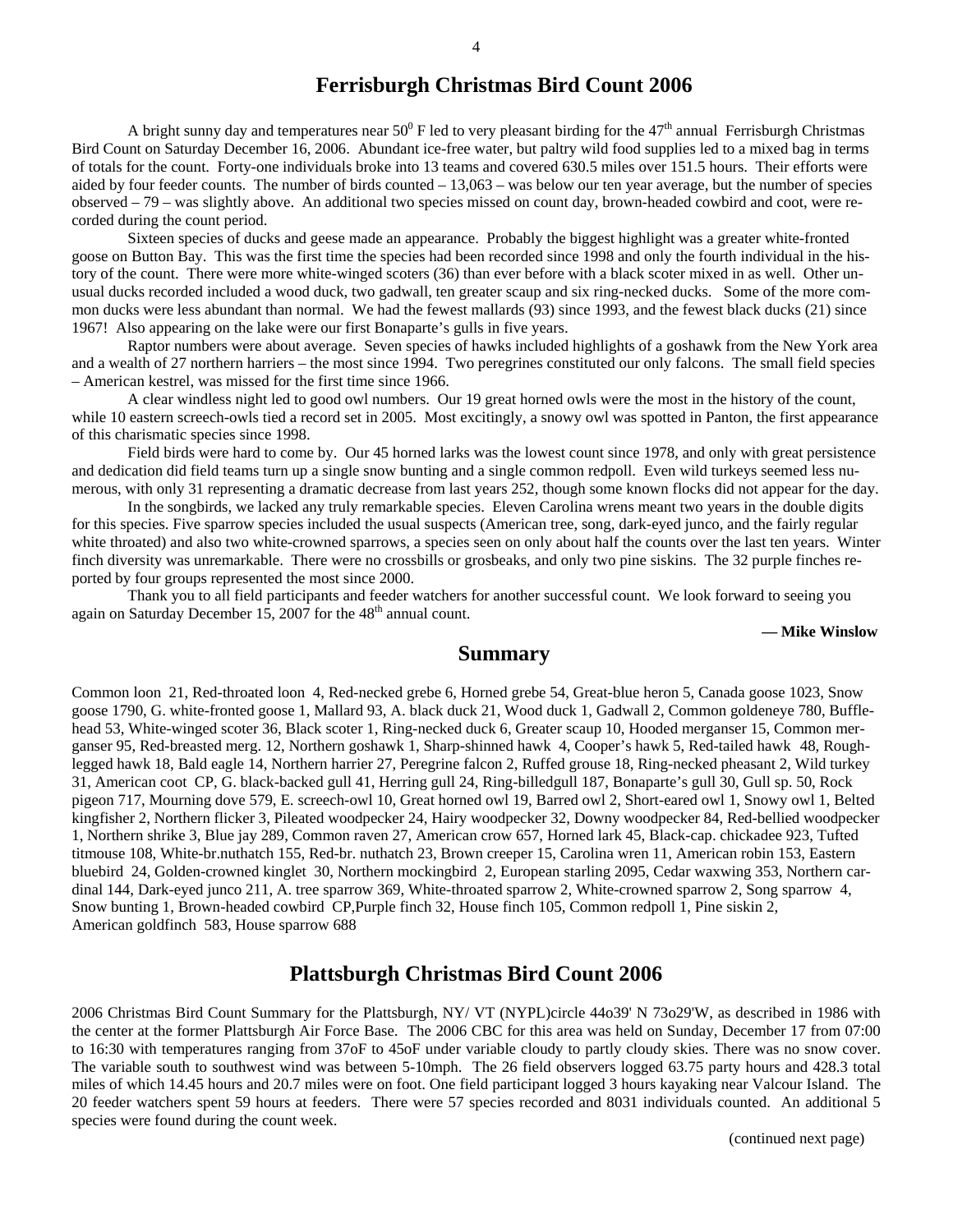#### **Summary**

Snow Goose 377, Canada Goose 1112, American Black Duck 56, Mallard 379, Lesser Scaup 2, Bufflehead 1, Common goldeneye 308, Hooded Merganser 21, Common Merganser, 77 Red-breasted Merganser 1, Ring-necked Pheasant 2, Ruffed Grouse 6, Wild Turkey 77, Common Loon 2, Pied-billed Grebe 3, Great Blue Heron 3, Northern Harrier 1, Sharp-shinned Hawk 2, Cooper's Hawk 4, Red-tailed Hawk 6, American Coot 3, Ring-billed Gull 316, Herring Gull 49, Great Black-backed Gull 7, Rock Pigeon 858, Mourning Dove 442, Downy Woodpecker 58, Hairy Woodpecker 33, Pileated Woodpecker 5, Northern Shrike 1, Blue Jay 144, American Crow 775, Common Raven 2, Black-capped Chickadee 750, Tufted Titmouse 10, Red-breasted Nuthatch 22, White-breasted Nuthatch 68,Brown Creeper 10, Kinglet 7, Eastern Bluebird 4, American Robin 5, Northern Mockingbird 1, European Starling 1091, Cedar Waxwing 94, Yellow-throated Warbler 1, American Tree Sparrow 26, Song Sparrow 1, White-throated Sparrow 1, Dark-eyed Junco 89, Northern Cardinal 57, Common Grackle 1, Brown-headed Cowbird 1, Purple Finch 3, House Finch 92, American Goldfinch 240, Evening Grosbeak 2, House Sparrow 322. Also seen during count week were Long-tailed Duck, Barrow's Goldeneye, Horned Grebe, Bald Eagle and Carolina Wren.

 The field participants were Tom Armstrong, Helen Booth, Robert Booth, Robin Brown, Joan Clark, Una Creedon-Carey, Paul Dame, Peter Galvani, Judith Heintz, Roger Heintz, Candy Hess, John Hess, Kevin Kelley, Gail Kemp, William Krueger, Janet Mihuc, Dayna Lalonde, Julie Lattrell, Melanie McCormack, Jim Nolan, Nancy Olsen, Sonal Patel, Michele Snyder, Gary Sturgis, Irma Teittinen, Saana Teittinen-Gordon and Dan Vogt.

 Feeder watchers were Gwen Canteenwalla, Joy Cayea, Walter Coryea, Ralph Clark, Julie Dumas, Bob Elmore, Holland Fitts, Elizabeth Fitts, Jan Forsman, Evelyn Fuller, Euclid Jones, Ann Korths, Karen Moffa, Bill Morgan, Helle Parker, Scott Preston, Debbie Ribis, Ingeborg Sapp, Bill Ston, and Lynn Valenti.

The Yellow-throated Warbler stayed around from the time Brian McAllister first found it about November 15. Julie Lattrell was able to view this bird among the chickadees, even without binoculars. Although each group of participants and the feeder watchers perceived that we had a slow day, we had about average number of birds and species.

**—Judy Heintz**

## **Elizabethtown CBC**

44°13'N 73°36'W Center at Essex Co. Courthouse. Dec 23, 2006; 6:00 a.m. to 5:00 p.m. Temp: 40° to 49°F. Wind Variable, 0- 5 m.p.h. Snow cover: 0-1 inches. Still water partly frozen, moving water open. A.M.: cloudy with light to heavy rain. P.M.: cloudy with no rain to heavy rain. Observers: 23 in field in 8 parties (non-owling). Total party-hours: 64.5 (27.5 on foot and 37.0 by car). Total party-miles: 373.9 (24.9 on foot and 349 by car). Feeder effort: none. Owling effort: 5 miles covered in 1.25 hours.

Mallard 24, Hooded Merganser 20, Ruffed Grouse 17, Wild Turkey 35, Northern Harrier 1, Cooper's Hawk 1, Red-tailed Hawk 9, Rough-legged Hawk 5, Rock Pigeon 113, Mourning Dove 171, Barred Owl 2, Belted Kingfisher 1, Downy Woodpecker 44, Hairy Woodpecker 18, Pileated Woodpecker 5, Northern Shrike 3, Blue Jay 165, American Crow 221, Common Raven 28, Black-capped Chickadee 709, Boreal Chickadee 3, Tufted Titmouse 28, Red-breasted Nuthatch 105, White-breasted Nuthatch 33, Brown Creeper 9, Carolina Wren 1, Golden-crowned Kinglet 31, Ruby-crowned Kinglet 1, Eastern Bluebird 3, American Robin 9, Gray Catbird 1, European Starling 254, American Tree Sparrow 129, Dark-eyed Junco 145, Northern Cardinal 18, Purple Finch 2, House Finch 4, Red Crossbill 7, American Goldfinch 128, Evening Grosbeak 23, House Sparrow 40.

Totals: 41 count-day species; 2,566 individuals.

Participants: Robin Brown, Sally Conyne, Una Creedon-Carey, Beth Edmonds, Frank Gill, Don Griffin, Julie Hart (cocompiler), Ruth Kuhfahl, Matthew Medler (co-compiler), Megan Murphy, Dan Nickerson, Stan Oliva, John M.C. Peterson, Susan French Peterson, Dana Rohleder, Nancy Slack, Carole Slatkin, Hank Stebbins, Eric Teed, John Thaxton, Pat Thaxton, Eve Ticknor, and Yvette Tillema.

 The 34th annual Elizabethtown Christmas Bird Count was conducted on Saturday, December 23, 2006. Centered in the Essex County seat of Elizabethtown, the count circle includes three ecozones--the Lake Champlain Valley, the Eastern Adirondack Foothills, and the Adirondack High Peaks. In the east, the circle extends to within a mile of the shore of Lake Champlain, while the western half of the circle is dominated by Hurricane Mountain and Giant Mountain (New York State's 12th highest peak, at 4,627 feet). The vast majority of the count area is forested, with hemlock-northern hardwood and white pine-northern hardwood forests predominating. There are also belts of spruce-fir forest on the upper elevations of Hurricane and Giant; while the peaks of these two mountains are usually inaccessible due to ice and snow, this year's mild weather allowed for the coverage of Hurricane all the way to its summit. In typical years, the fast-flowing sections of the Boquet River provide the only significant sections of open water in the count circle. But again, due to the mild December weather, there was much more open water for this year's count, including Lincoln Pond, which hosted 18 Hooded Mergansers.

The twenty-three participants on this year's count tallied 2,566 individuals of 41 species. The number of individuals was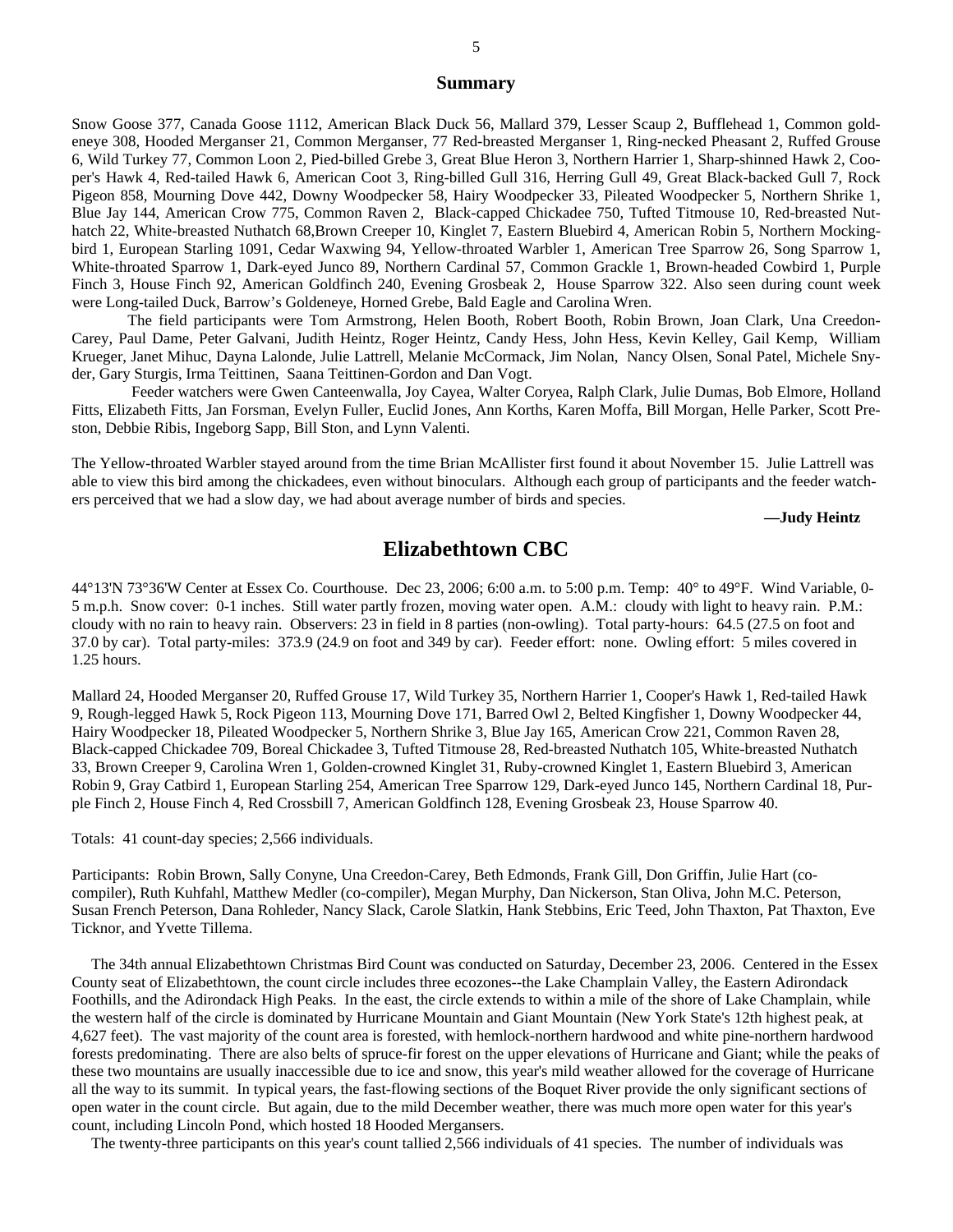slightly below the count average of 2,684, but the species total was three above average. Despite a high number of participants and party-hours for the count, only one new high species count was established--20 Hooded Mergansers. There were, however, several species with relatively high counts, including Wild Turkey, Red-tailed Hawk, Rough-legged Hawk, Mourning Dove, Tufted Titmouse, and Northern Cardinal. Rare to uncommon birds for the Elizabethtown count included the count's first-ever Gray Catbird, as well as Hooded Merganser, Northern Harrier, Cooper's Hawk, Belted Kingfisher, Carolina Wren, and Ruby-crowned Kinglet. Finch diversity was decent, with five species reported, but totals were low for all five.

 The count day's high temperatures were representative of what was, until the last few days of the month, a very mild December. Light to heavy rain during the count, coupled with fog in parts of the count circle, presented challenging conditions to the count's dedicated participants. December's warm weather undoubtedly contributed to the record total of Hooded Mergansers on the count, and while it might have contributed to the presence of the count's first Gray Catbird, it did not help produce other more-expected winter lingerers such as Song Sparrow, White-throated Sparrow, Red-winged Blackbird, Common Grackle, or Brown-headed Cowbird. Somewhat ironically, the warm weather did allow for the counting of two Boreal Chickadees near the summit of Hurricane, at a much higher elevation than is normally accessible to observers.

 I would like to thank all of the participants for their commitment to the Elizabethtown CBC, and would especially like to thank Julie Hart for all of her help in compiling the count. I look forward to next year's count!

#### —**Matt Medler**

#### (*continued from page 2)*  (*continued from page 2*) **Uniting for Climate Action at Paul Smiths College** mate action.

 Step It Up 2007 is the brainchild of Bill McKibben and Paul Hawken, an attempt to stage a huge protest that consists of hundreds of smaller, local protests. The best way to find out what existing events will take place on April 14th is to visit the Step It Up 2007 website: www.stepitup2007.org. The website, searchable by state or zip code, has lists and descriptions of events, including several in the Adirondacks and nearby towns in Vermont. The site also includes information and tools to help individuals or groups put together their own event. Below are some excerpts from a letter Bill McKibben wrote describing the National Day of Climate Action.

#### Dear Friends,

 This is an invitation to help start a movement—to take one spring day and use it to reshape the future. Those of us who know that **climate change** is the greatest threat civilization now faces have science on our side; we have economists and policy specialists, courageous mayors and governors, engineers with cool new technology.

 But we don't have a movement—the largest rally yet held in the U.S. about global warming drew a thousand people. If we're going to make the kind of change we need in the short time left us, we need something that looks like the civil rights movement, and we need it now. Changing light bulbs just isn't enough.

 So pitch in. A few of us are trying to organize a nationwide day of hundreds and hundreds of rallies on April 14. We hope to have gatherings in every state, and in many of America's most iconic places: on the levees in New Orleans, on top of the melting glaciers on Mt. Rainier, even underwater on the endganered coral reefs off Key West.

 We need rallies outside churches, along the tide lines in our coastal cities, in cornfields and forests and on statehouse steps.

#### **Every group will be saying the same thing: Step It Up, Congress! Enact immediate cuts in carbon emissions, and pledge an 80% reduction by 2050. No half measures, no easy compromises—the time has come to take the real actions that can stabilize our climate.**

 As people gather, we'll link pictures of the protests together electronically via the web—before the weekend is out, we'll have the largest protest the country has ever seen, not in numbers but in extent. From every corner of the nation we'll start to shake things up.

#### **You don't have to have ever done anything like this—you're not organizing a March on Washington, just a gathering of scores or hundreds in your town or neighborhood.**

We need creativity, good humor, commitment. If you are active in a campus group or a church or a local environmental group or a garden society or a bike club—or if you just saw Al Gore's movie and want to do something—then we need you now.

And by now, we mean now.

 The best science tells us we have ten years to fundamentally transform our economy and lead the world in the same direction or else, in the words of NASA's Jim Hansen, we will face a "totally different planet," one infinitely sadder and less flourishing.

 The recent elections have given us an opening, and polling shows most Americans know there's a problem. But the forces of inertia and business-as-usual are still in control, and only our voices, united and loud, joyful and determined, can change that reality.

Please join us.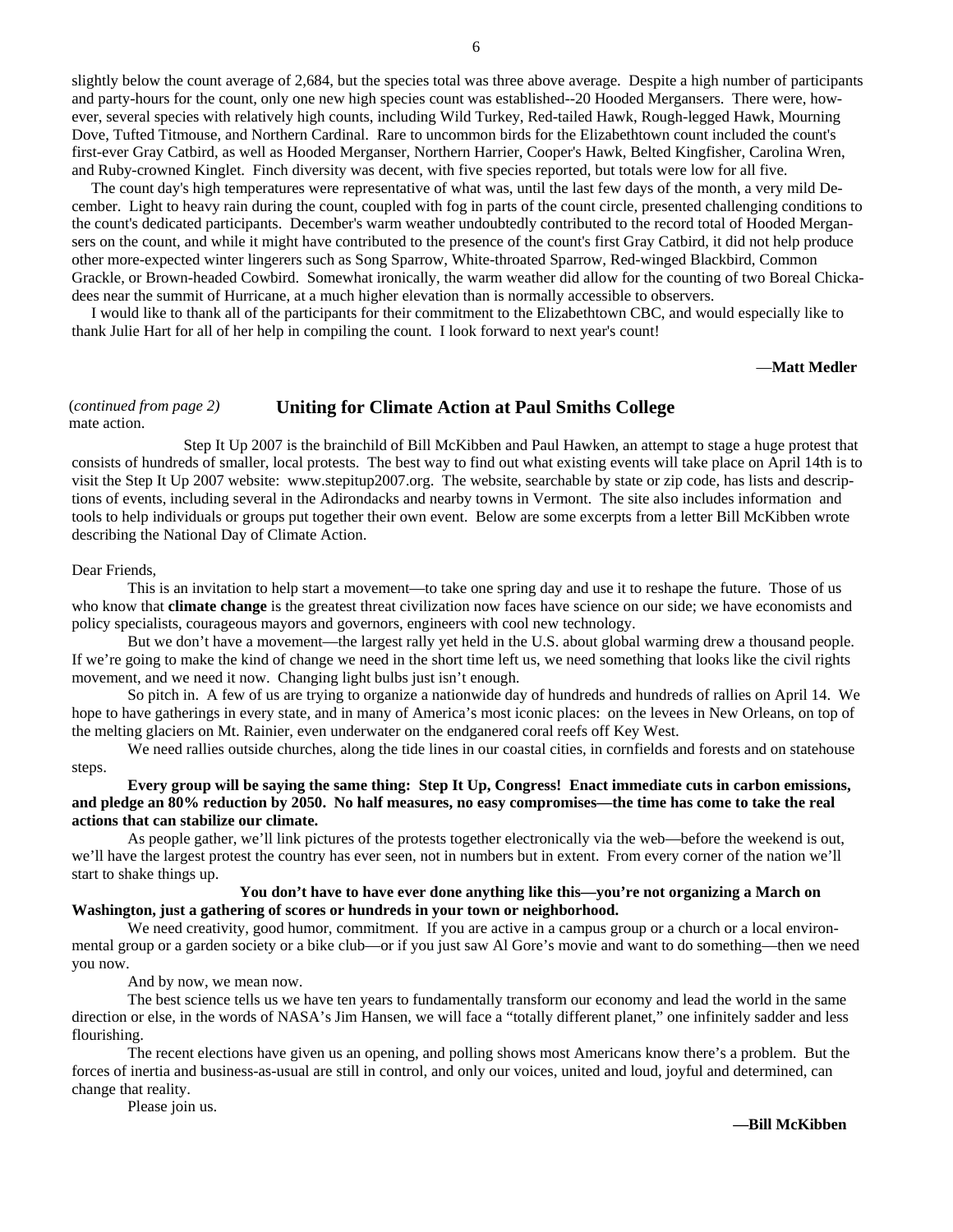#### **Saranac Lake CBC**

Saranac Lake, N.Y. - Dec. 30, 2006; 7:00 am to 4:30 pm. Temp. 19 to 28 degrees F. Wind W 0-8. Snow depth 2-6 in. Still water partly open. Moving water open. A.M.: cloudy, heavy snow. PM: cloudy. Observers: 29 in field in 15 parties (non-owling), plus 2 at feeders. Time and Distance: 4 hours at feeders; 5.75 hours and 49.5 miles owling. Total party-hours 91 and party-miles 436.5; 44 hours and 44.25 miles on foot, 47 hours and 392.25 miles by car.

Canada Goose 1154; Am. Black Duck 8; Mallard 318; Hooded Merganser 24; Ruffed Grouse 13; Wild Turkey 13; Bald Eagle 1; Red-tailed Hawk 1; Rock Pigeon 149; Mourning Dove 84; Great-horned Owl cw; Barred Owl 3; Northern Saw-whet Owl 1; Downy Woodpecker 29; Hairy Woodpecker 23; Black-backed Woodpecker 4; Pileated Woodpecker 9; N. Shrike 2; Gray Jay 5; Blue Jay 122; Am. Crow 249; Com. Raven 44; Black-capped Chickadee 987; Boreal Chickadee 13; Red-breasted Nuthatch 126; White-breasted Nuthatch 13; Brown Creeper 8; Golden-crowned Kinglet 49; American Robin cw; Eur. Starling 166; Cedar Waxwing 2; Am. Tree Sparrow 35; Dark-eyed (Slate-col.) Junco 215; Snow Bunting 43; N. Cardinal 19; Brown-headed Cowbird cw; Purple Finch 176; Red Crossbill 7; White-winged Crossbill 62; Common Redpoll 25; Pine Siskin 154; Am. Goldfinch 872; Evening Grosbeak 4; House Sparrow 22.

Total: 42 species; 5254 individuals.

Participants: Tom Armstrong, Jeff Bolsinger, John Brown, Joan Collins, Tom Dudones, Peter Galvani, Ed Grant, Julie Hart, Audrey Hyson, Dayna LaLonde, Linda LaPan, Fuat Latif, Ted Mack, Brian McAllister, Melanie McCormick, Matt Medler (cocompiler), Sean O'Brien, Mary O'Dell, Dan Peters, Carol Pinney, Dana Rohleder, Sheila and Lew Rosenberg, Nina and Bill Schoch, Janet Stein, Eileen and Tom Wheeler, Matt Young.

A geographically widespread and taxonomically diverse (spruces, fir, hemlocks, tamarack, pine) conifer seed-mast led quite predictably to the biannual surge in the numbers of conifer mast eating finches. But before one despairs about an absence of finches next winter and a decline in India's revenue from niger (Guizotia abyssinica) seed exports later this year, redpolls are equally predictable and have the courtesy to brighten our winters in alternate years from these other finches. The cone crop also leads to a predictable surge in small mammals (e.g., deer mice), which in turn likely induced many Saw-whet Owls to remain in the north woods this winter rather than migrate south to warmer climes.

What makes this count stand out from preceding 50 Saranac Lake counts is the remarkably warm weather leading up to the count and continuing to mid-January. Mirror Lake in Lake Placid did not freeze over for the winter until mid-January, eclipsing its latest recorded freeze date by more than three weeks! Although slightly warmer than normal temperatures are to be expected with an El Nino event, this year's past record warmth continues a worldwide trend of accelerating global heating and other climate changes, with 2007 forecast to be the warmest year on record. The warm weather may have accounted for the late migrating flocks of Canada Geese totaling 1,154 individuals; the previous record (set just last year) was only 50 individuals. Dark-eyed Juncos put in their second best showing ever with 215 individuals (10x the average count) and records were broken or equaled for Hooded Mergansers, Saw-whet Owl, Black-backed and Pileated Woodpeckers, Common Ravens, and Northern Cardinals.

 Many thanks to Matt Medler and Julie Hart for assuming co-compiler duties on count day. Next year's redpoll-bejeweled count is tentatively scheduled for Sunday, December 30.

 **—Larry Master**

#### **To Dr. Roger Heintz, 1937-2007**

This issue of the HPAS newsletter is dedicated to the memory of Dr. Roger Heintz, a longtime member, supporter and volunteer.

 I remember happening upon Roger and his wife Judy at the Great Adirondack Birding Festival a few years ago. As I approached the Paul Smiths VIC I saw them sitting close together on a bench by the entrance doors, playing with what seemed obviously a grandchild. The toddler was standing on Judy's thighs, holding her hands and giggling and squealing as Judy made goo-goo noises and rocked the baby up and down. Roger quietly watched, wearing a smile so subtle and yet so full of tenderness I remember feeling suddenly awkward, suddenly humbled by what struck me as an enormous capacity to love.

 I know I speak for many HPAS members when I say I will miss Roger, and that I will always think of him during future Christmas Bird Counts, as he and Judy compiled the Plattsburgh CBC for many years. And I know many HPAS members will join me and Pat in offering Judy our sincerest sympathies for her unimaginable loss.

**--John Thaxton**